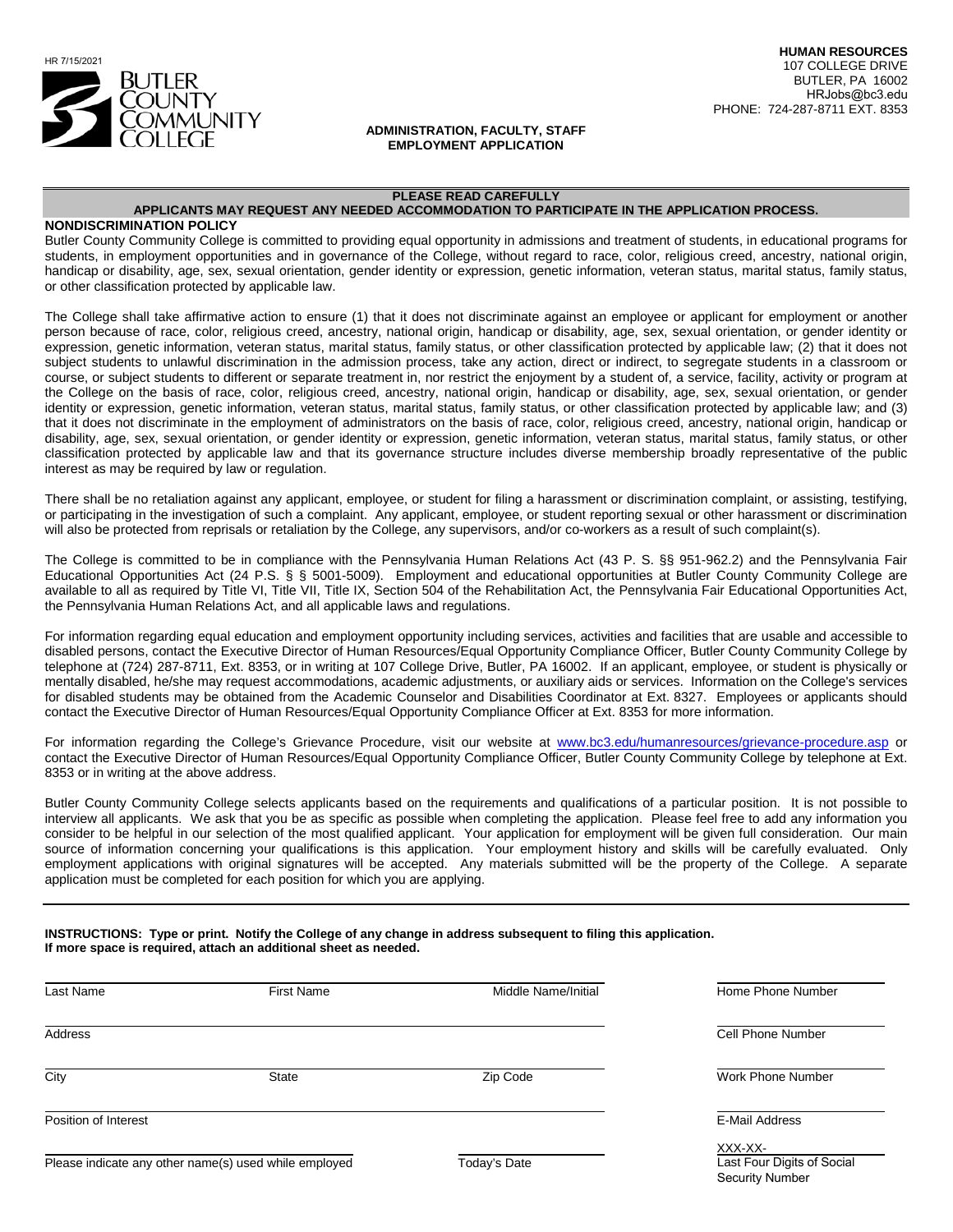## **NAME**

**EMPLOYMENT:** List below all employment for the past ten years, beginning with your most recent and accounting for all periods of unemployment (volunteer/unpaid services are also acceptable).

| Address example and the contract of the contract of the contract of the contract of the contract of the contract of the contract of the contract of the contract of the contract of the contract of the contract of the contra       |                                                      |
|--------------------------------------------------------------------------------------------------------------------------------------------------------------------------------------------------------------------------------------|------------------------------------------------------|
|                                                                                                                                                                                                                                      |                                                      |
|                                                                                                                                                                                                                                      |                                                      |
|                                                                                                                                                                                                                                      |                                                      |
| $\Box$ Yes<br>$\Box$ No<br>May we contact this employer for reference?                                                                                                                                                               |                                                      |
|                                                                                                                                                                                                                                      |                                                      |
| Name of Employer <b>Name of Employer</b> To Letter All and the Control of Letter All and the Dates of Employment: From Letter To Letter All and the United States of Employment: From Letter All and the United States of Employmen  |                                                      |
|                                                                                                                                                                                                                                      |                                                      |
|                                                                                                                                                                                                                                      |                                                      |
|                                                                                                                                                                                                                                      |                                                      |
|                                                                                                                                                                                                                                      |                                                      |
| May we contact this employer for reference?<br>$\Box$ Yes<br>$\Box$ No                                                                                                                                                               | Supervisor's Name                                    |
|                                                                                                                                                                                                                                      |                                                      |
| Name of Employer <b>Name of Employer</b> To Letter All and the Control of Letter All and the Dates of Employment: From Letter To Letter All and the United States of Employment: From Letter All and the United States of Employmen  |                                                      |
|                                                                                                                                                                                                                                      |                                                      |
|                                                                                                                                                                                                                                      |                                                      |
|                                                                                                                                                                                                                                      |                                                      |
|                                                                                                                                                                                                                                      |                                                      |
| May we contact this employer for reference?<br>$\Box$ Yes<br>$\Box$ No                                                                                                                                                               |                                                      |
|                                                                                                                                                                                                                                      |                                                      |
| Name of Employer <u>example and the set of the set of the set of the set of the set of the set of the set of the set of the set of the set of the set of the set of the set of the set of the set of the set of the set of the s</u> | Dates of Employment: From _________ To ________      |
|                                                                                                                                                                                                                                      |                                                      |
|                                                                                                                                                                                                                                      |                                                      |
|                                                                                                                                                                                                                                      | Full-Time $\Box$<br>Part-Time $\square$              |
| Job Duties <b>and the Community of the Community of the Community of the Community of the Community of the Community</b>                                                                                                             | Reason for Leaving <u>__________________________</u> |
| $\Box$ Yes<br>May we contact this employer for reference?<br>$\Box$ No                                                                                                                                                               |                                                      |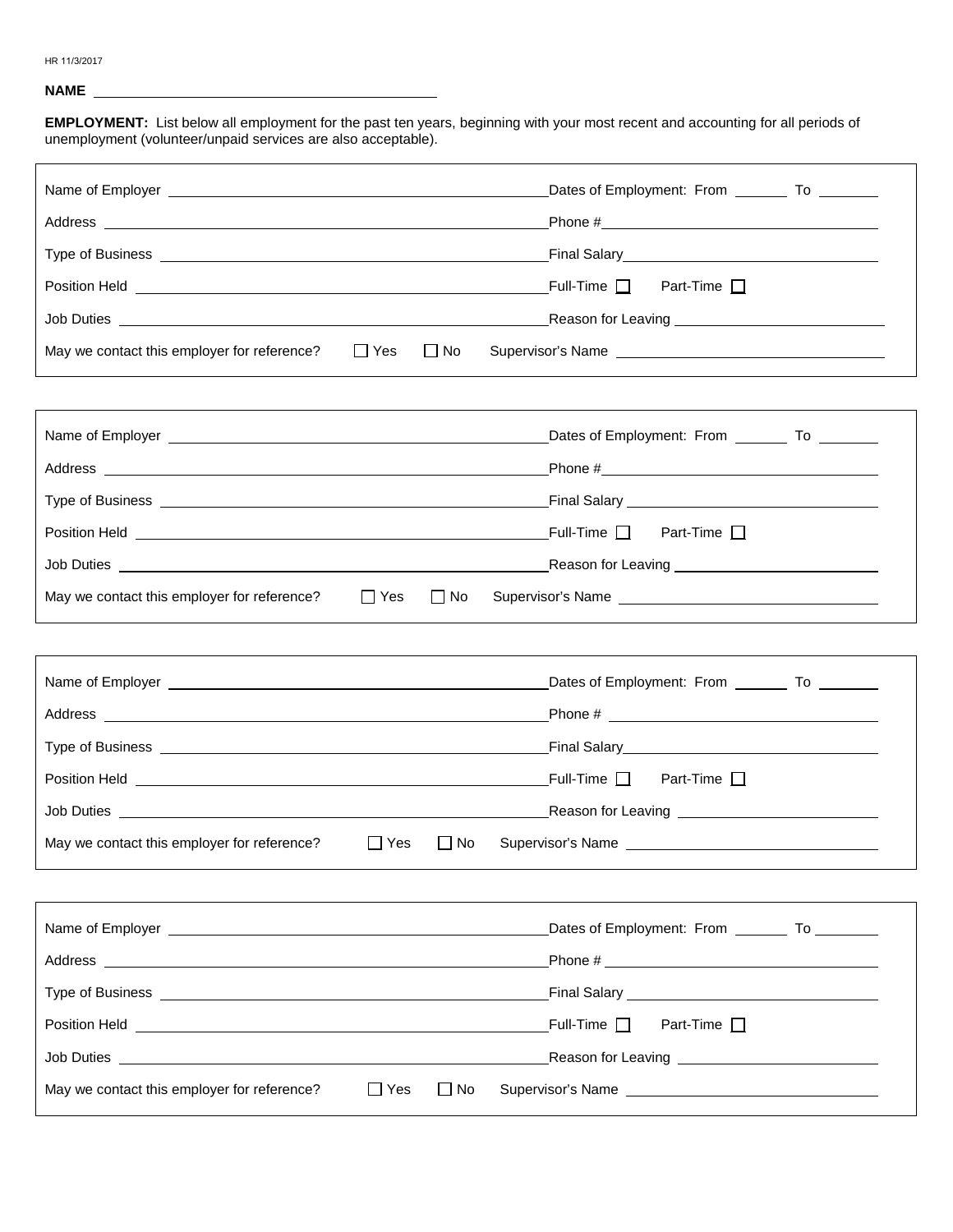# **NAME**

**EDUCATION:** Please list High School, Technical, Trade, Professional, Military, or Business School, College and/or Universities attended.

|                | <b>School Name</b>                                                                                                                                                                                                    | <b>Major</b>                                                                        | <b>Diploma/Degree</b><br><b>Received</b>                                                                             | <b>Semester</b><br><b>Hrs/Credits</b> |  |
|----------------|-----------------------------------------------------------------------------------------------------------------------------------------------------------------------------------------------------------------------|-------------------------------------------------------------------------------------|----------------------------------------------------------------------------------------------------------------------|---------------------------------------|--|
|                |                                                                                                                                                                                                                       |                                                                                     |                                                                                                                      |                                       |  |
|                |                                                                                                                                                                                                                       | <u> 1990 - Jan James Sandarík (f. 1980)</u>                                         |                                                                                                                      |                                       |  |
|                |                                                                                                                                                                                                                       |                                                                                     | <u> 1980 - Jan James James James James James James James James James James James James James James James James J</u> |                                       |  |
|                |                                                                                                                                                                                                                       |                                                                                     |                                                                                                                      |                                       |  |
|                |                                                                                                                                                                                                                       |                                                                                     | <u> 1980 - Jan Samuel II, primeira estadounidense de la contrada de la contrada de la contrada de la contrada de</u> |                                       |  |
|                | <b>PERSONAL DATA:</b>                                                                                                                                                                                                 |                                                                                     |                                                                                                                      |                                       |  |
|                | Please indicate the type of position for which you are interested:                                                                                                                                                    |                                                                                     |                                                                                                                      |                                       |  |
|                | Full-Time<br>Part-Time $\Box$<br>$\mathbf{L}$                                                                                                                                                                         | Temporary $\Box$                                                                    | Summer Only<br>$\Box$                                                                                                |                                       |  |
|                |                                                                                                                                                                                                                       |                                                                                     |                                                                                                                      |                                       |  |
|                |                                                                                                                                                                                                                       |                                                                                     |                                                                                                                      |                                       |  |
|                | Are you a U.S. citizen?<br><b>No. 12 Yes</b>                                                                                                                                                                          | $\Box$ No                                                                           |                                                                                                                      |                                       |  |
|                | Are you legally eligible to work in the United States?<br>(proof of identity and eligibility will be required upon employment)                                                                                        | $\Box$ Yes                                                                          | No                                                                                                                   |                                       |  |
|                | Are you over 18 years of age? $\Box$ Yes $\Box$ No                                                                                                                                                                    |                                                                                     | If no, you will be required to provide authorization to work.                                                        |                                       |  |
|                | Please indicate the name(s) and relationship of any relatives currently working for Butler County Community College                                                                                                   |                                                                                     |                                                                                                                      |                                       |  |
|                |                                                                                                                                                                                                                       |                                                                                     |                                                                                                                      |                                       |  |
|                | Have you been charged with a criminal offense which constituted a felony or misdemeanor or have you ever plead guilty or been convicted<br>of a felony or misdemeanor?                                                |                                                                                     |                                                                                                                      |                                       |  |
| $\blacksquare$ | Yes<br>l I No                                                                                                                                                                                                         | If yes, please explain (a conviction will not necessarily disqualify an applicant). |                                                                                                                      |                                       |  |
|                |                                                                                                                                                                                                                       |                                                                                     |                                                                                                                      |                                       |  |
|                | Please list professional memberships, professional affiliations, extracurricular activities and accomplishments (do not include information<br>that relates to race, ethnicity, political, or religious affiliation). |                                                                                     |                                                                                                                      |                                       |  |
|                |                                                                                                                                                                                                                       |                                                                                     |                                                                                                                      |                                       |  |
|                |                                                                                                                                                                                                                       |                                                                                     |                                                                                                                      |                                       |  |
|                |                                                                                                                                                                                                                       |                                                                                     |                                                                                                                      |                                       |  |
|                |                                                                                                                                                                                                                       |                                                                                     |                                                                                                                      |                                       |  |
|                |                                                                                                                                                                                                                       |                                                                                     |                                                                                                                      |                                       |  |